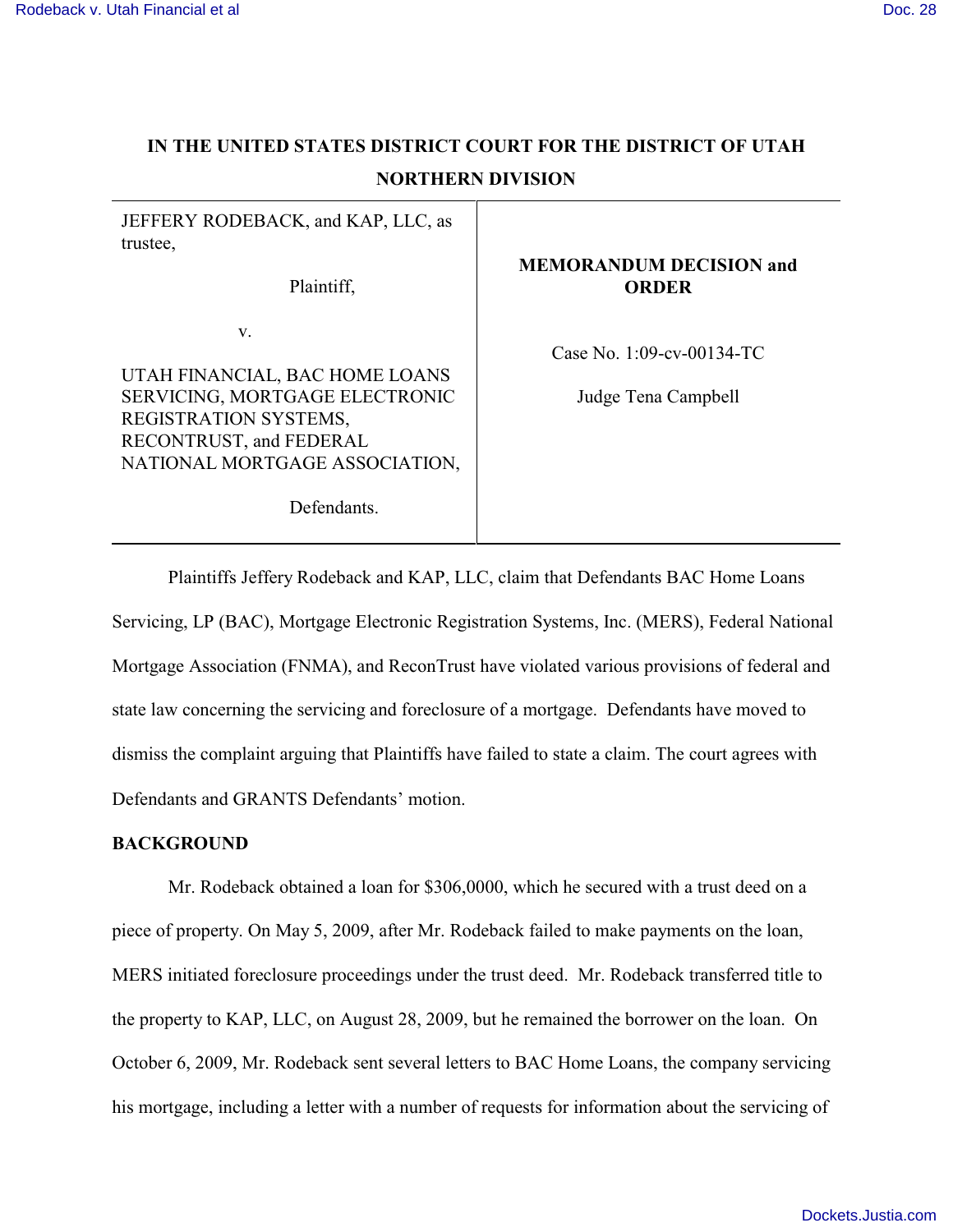his loan. He initiated this lawsuit on October 14, 2006, claiming that BAC did not respond to his request for information, that MERS did not have authority to foreclose, and that the note and the Trust Deed were split when the note changed ownership.

## **ANALYSIS**

When reviewing a Rule 12(b)(6) motion to dismiss for failure to state a claim upon which relief may be granted, the court must presume the truth of all well-pleaded facts in the complaint, but need not consider conclusory allegations. Tal v. Hogan, 453 F.3d 1244, 1252 (2006), cert. denied, 127 S. Ct. 1334 (2007); Mitchell v. King, 537 F.2d 385, 386 (10th Cir. 1976). Conclusory allegations are allegations that "do not allege the factual basis" for the claim. Brown v. Zavaras, 63 F.3d 967, 972 (10th Cir. 1995). See also Hall v. Bellmon, 935 F.2d 1106, 1110 (10th Cir. 1991) ("conclusory allegations without supporting factual averments are insufficient to state a claim on which relief can be based") (emphasis added). The court is not bound by a complaint's legal conclusions, deductions and opinions couched as facts. Bell Atlantic Corp. v. Twombly, 550 U.S. 544, 555 (2007). And although all reasonable inferences must be drawn in the non-moving party's favor, Tal, 453 F.3d at 1252, a complaint will only survive a motion to dismiss if it contains "enough facts to state a claim to relief that is plausible on its face." Twombly, 550 U.S. at 570, quoted in Ridge at Red Hawk, LLC v. Schneider, 493 F.3d 1174, 1177 (10th Cir. 2007). Stating a claim under Rule 8 "demands more than an unadorned, thedefendant-unlawfully-harmed-me accusation. A pleading that offers 'labels and conclusions' or 'a formulaic recitation of the elements of a cause of action will not do.'" Ashcroft v. Iqbal, 129 S. Ct. 1937, 1949 (2009) (quoting Twombly, 550 U.S. at 555).

### Qualified Written Request

2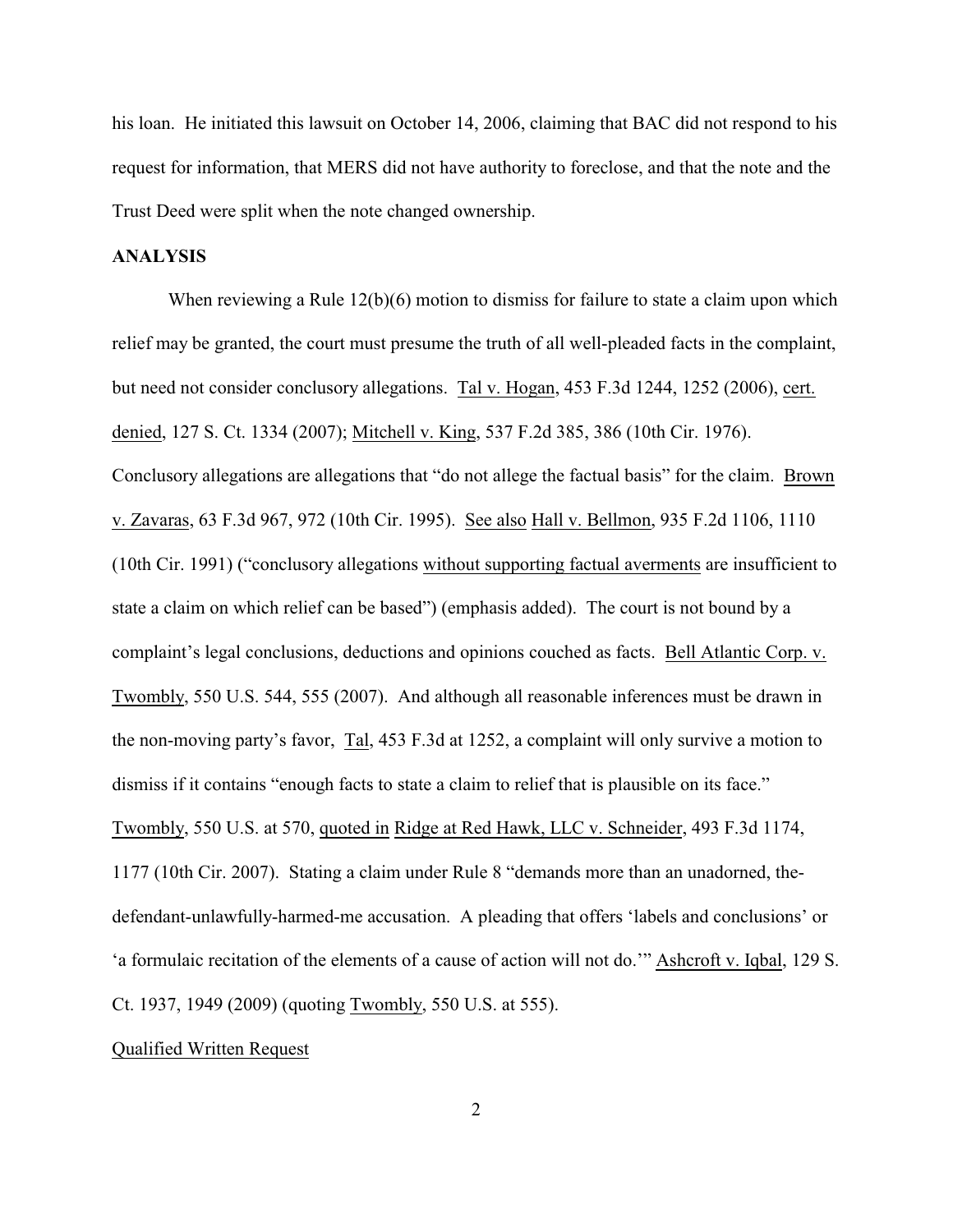Plaintiffs first allege that BAC violated the Real Estate Settlement and Procedures Act (RESPA), 12 U.S.C.  $\S$  2605(e), by failing to respond to a qualified written request (OWR). Defendants contend that Plaintiffs did not submit a QWR, but if they did, that Defendants responded to it as required by law. Under  $\S 2605(e)(1)(A)$ , a QWR is a "written request from the borrower (or an agent of the borrower) for information relating to the servicing of such loan . . .

." A QWR must also

Include[] a statement of the reasons for the belief of the borrower, to the extent applicable, that the account is in error or provides sufficient detail to the servicer regarding other information sought by the borrower.

12 U.S.C. § 2605(e)(1)(B)(ii). A QWR relates only to the "servicing" of the loan, which is defined as requests relating to the "receiving any scheduled periodic payments from a borrower pursuant to the terms of any loan . . . and making the payments of principal and interest and such other payments with respect to the amounts received from the borrower as may be required pursuant to the terms of the loan." 12 U.S.C. § 2605(i)(3). "That a QWR must address the servicing of the loan, and not its validity, is borne out by the fact that  $\S 2605(e)$  expressly imposes a duty upon the loan servicer, and not the owner of the loan." Consumer Solutions Reo, LLC v. Hillery, 658 F. Supp. 2d 1002, 1014 (N.D. Cal. 2009) (holding that a letter disputing the validity of the loan rather than the servicing was not a QWR); see also MorEquity, Inc. v. Naeem, 118 F. Supp.2d 885, 900-01 (N.D. Ill. 2000) (holding that a letter alleging a forged deed and irregularities in recording did not relate to the servicing of the loan). If the lender fails to comply with a QWR, the borrower is entitled to "any actual damages to the borrower as a result of the failure; and . . . any additional damages, as the court may allow, in the case of a pattern or practice of noncompliance with the requirements of this section, in an amount not to exceed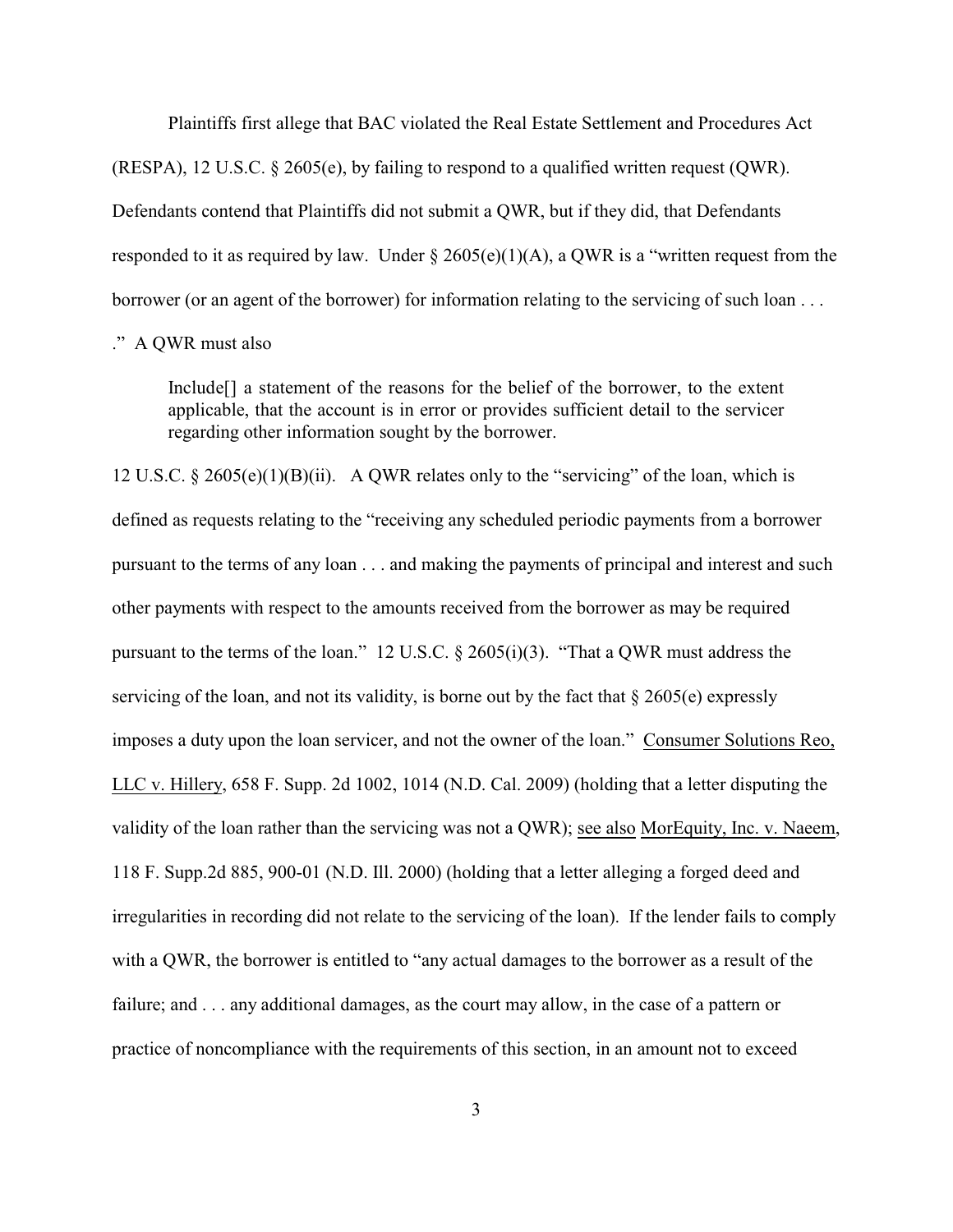\$1,000." 28 U.S.C.  $\S$  2605(f)(1).

In this case, counsel for Mr. Rodeback sent a letter to BAC on October 6, 2009, that Mr.

Rodeback contends is a QWR. This letter requested that BAC provide the following:

1. All application, disclosure and closing documents, including the promissory note.

2. History of the monthly principal, interest and escrow payments since inception. For each payment indicate the date received and the date posted.

3. The amount, payment date, purpose, and recipient of all expenses charged or assessed to my mortgage account since inception (other than principal, interest, and escrow fees). For each payment indicate the date received and the date posted.

4. The balance currently owing separately listing any unpaid principal, interest, and escrow charges.

5. The amount, payment date, purpose, and recipient of all escrow account items, including, but not limited to taxes, water and sewer charges, and insurance premiums, charged and/or assessed to my mortgage account.

6. The current balance in the escrow account.

7. The current interest rate on my mortgage account.

8. If you are not the current holder of the note, please provide the name, address, and other contact information of the holder, including a beneficiary statement and indicate your relationship to this entity.

9. The date you started servicing the mortgage account, and if you acquired the servicing rights from another servicer, state the name of the prior servicer und the effective date of the transfer of servicing.

 $(Ex. C to Mot. Dismiss Am. Compl.)<sup>1</sup> BAC responded to the portions of the letter that relate to$ 

the servicing of the loan on January 14, 2010, more than sixty days after the request was made.

Defendants argue that even though their response was late, the QWR was not proper

under the statute because it did not identify any servicing error. But the statute does not require

such an allegation. Rather, it directs the borrower to provide either the reason the borrower

believes the account is in error or to provide enough information that the servicer can respond to

<sup>&</sup>lt;sup>1</sup>Although Plaintiffs did not attach a copy of the letter to the Complaint, where a document is referred to in the complaint and is central to a claim, an indisputably authentic copy of the document may be considered in a motion to dismiss. See GFF Corp. v. Associated Wholesale Grocers, Inc., 130 F.3d 1381, 1384 (10th Cir. 1997).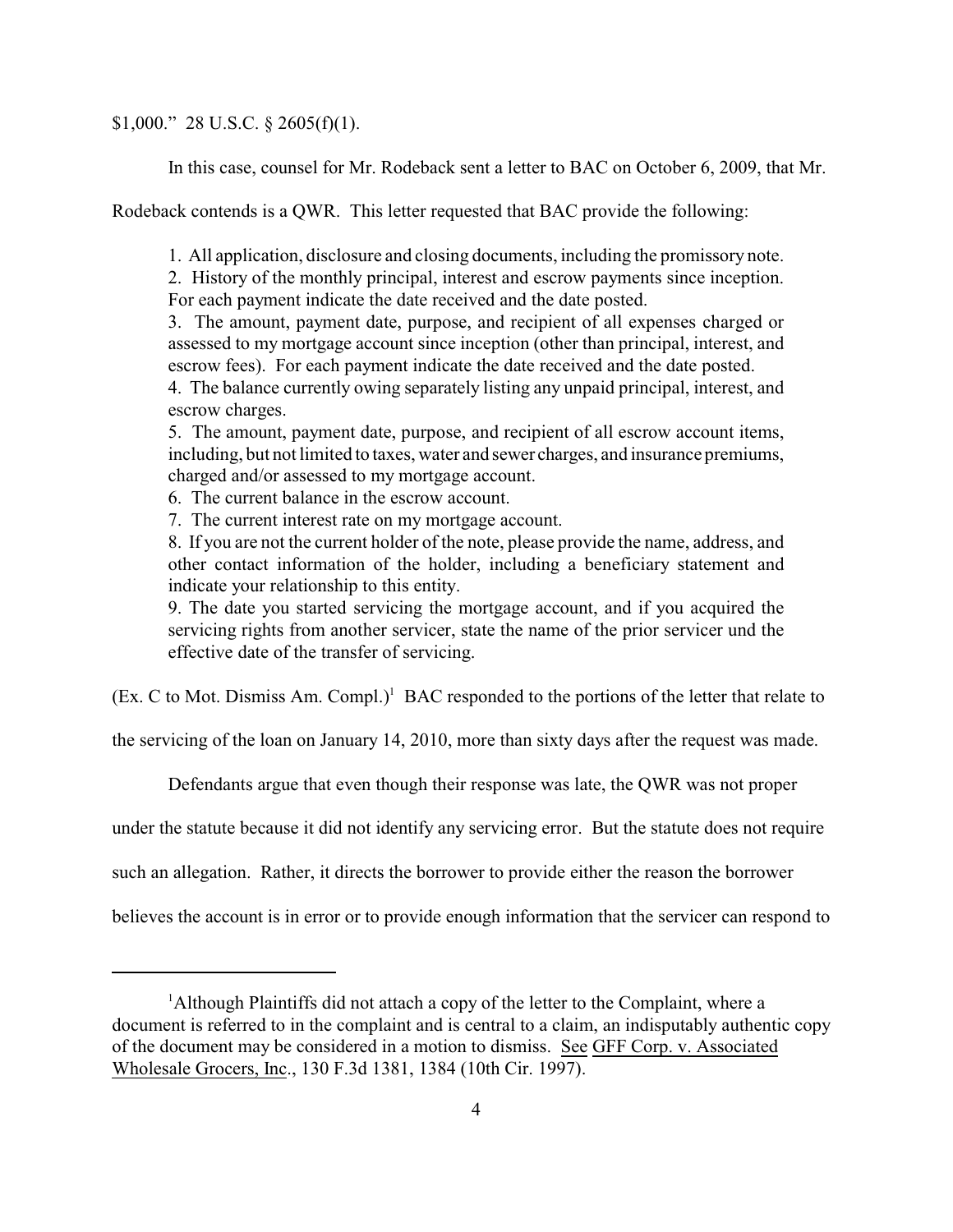the QWR. See 28 U.S.C.  $\S 2605(e)(1)(B)(ii)$ .

Defendants also argue that Plaintiffs do not have a claim because they did not allege actual damages. RESPA requires borrowers to show actual damages as a result of a failure to comply with its provisions and allows the court to provide the borrower with additional damages in the case of a pattern or practice of noncompliance. 28 U.S.C. § 2605(f)(1); see also Kee v. Fifth Third Bank, No. 2:06-cv-00602, 2009 U.S. Dist. LEXIS 21502 at \*32 (March 18, 2009), Ricotta v. Ocwel Loan Serv., LLC, No. 06-cv-01502, 2008 U.S. Dist. LEXIS 13816 at \*16-18 (February 22, 2008) (discussing RESPA's actual damages requirement). In this case, Plaintiffs have not alleged any actual damage resulting from the failure to respond or delay in responding to the QWR.

Plaintiffs do not ask the court for any actual damages for the failure to respond to the QWR, nor do they allege a pattern and practice of noncompliance. Additionally, Plaintiffs filed their lawsuit alleging failure to respond to their QWR only eight days after sending the request letter, long before the statutory time for response from the loan servicer had run. Instead of asking for damages under RESPA, Plaintiffs ask the court to cancel the Trust Deed, end the foreclosure proceeding, and declare that none of the Defendants have any interest in the property at issue in the case. Although Plaintiffs respond to the motion to dismiss by claiming that the foreclosure action, notice of default, current lawsuit, and mental anguish are their actual damages, these damages are not the result of Defendants' delay in responding to the QWR. Rather, they flow from Defendants' actions occurring after Defendants' tardy response.

## Split Note and Trust Deed

Plaintiffs argue that the Trust Deed securing the mortgage on the property is invalid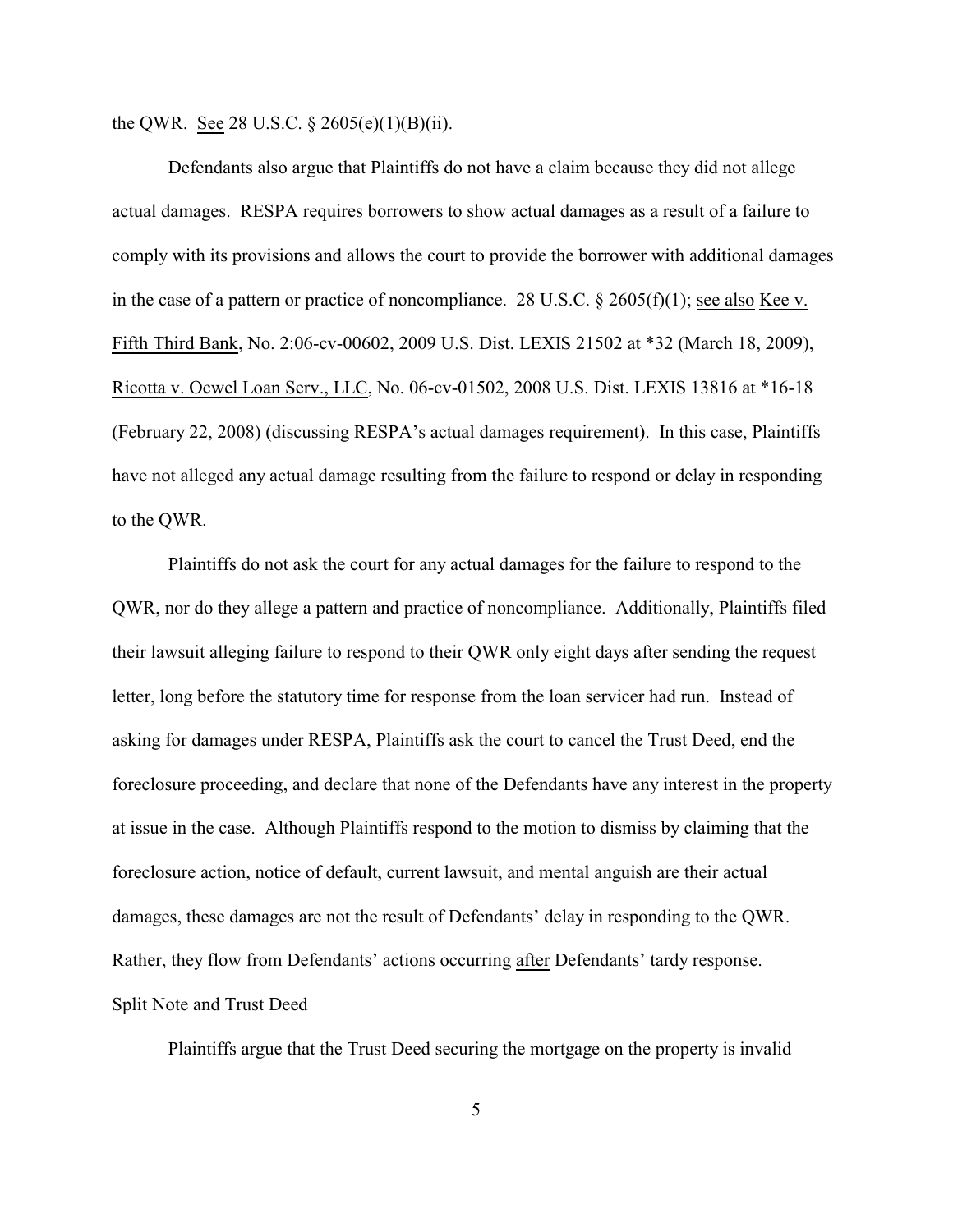because the underlying note was split from the Trust Deed when the note was assigned separately from the Trust Deed. As a result of this split, Plaintiffs also seek to extinguish the interest of MERS, FNMA, or any other party claiming interest in the property pursuant to the note or trust deed through a quiet title action. Defendants argue that under Utah law, the note cannot be assigned separately from the trust deed. They point to the following statutory language: "The transfer of any debt secured by a trust deed shall operate as a transfer of the security therefor." Utah Code Ann. § 57-1-35. In other words, each successor to the note receives the benefit of the security. Utah Code section 57-1-35 makes it impossible to split the note from the security interest. Therefore, the Trust Deed is valid even if the note changed ownership.

#### MERS' Authority to Foreclose

Plaintiffs contend that MERS does not have authority to foreclose the trust deed. Defendants counter that the Trust Deed specifically authorizes MERS to foreclose. The trust deed specifies that "MERS . . . has the right: to exercise any or all of [the interests granted by the Borrower through the trust deed], including, but not limited to, the right to foreclose and sell the Property; and to take any action required of the Lender, including, but not limited to, releasing and canceling this Security Instrument." (Trust Deed 2-3 (attached as Ex.B to Mot. to Dismiss Am. Compl.)) In Burnett v. Mortgage Electronic Registration Systems, Inc., No. 1:09-cv-00069, 2009 U.S. Dist. LEXIS 100409 at \*10-12 (October 27, 2009), the court interpreted an identical provision in a trust deed to mean that MERS had authority under the trust seed to initiate foreclosure proceedings, appoint a trustee, and to foreclose and sell the property. Here, and for the same reasons the court outlined in Burnett, MERS has the authority to foreclose on the Trust Deed.

6